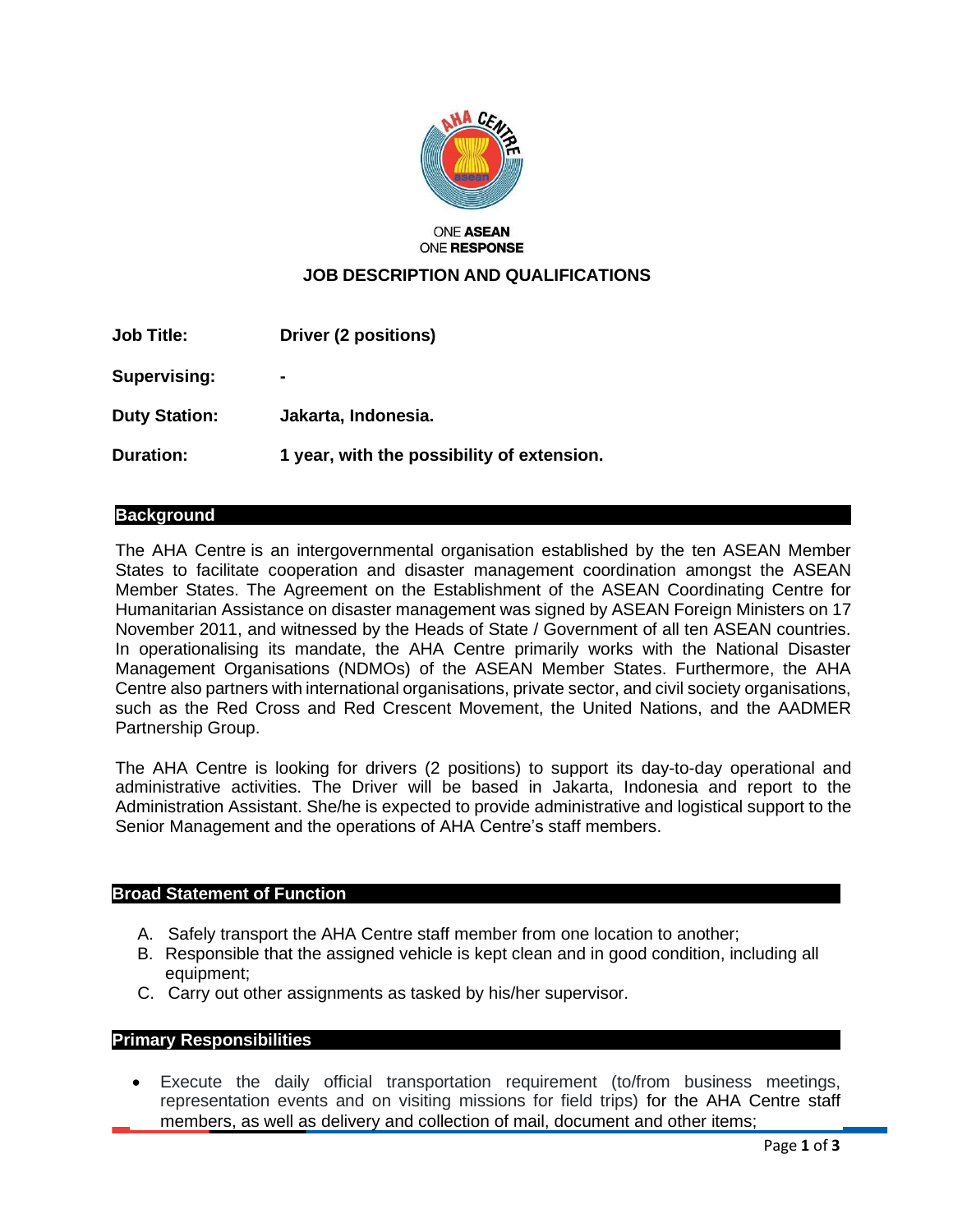- Meeting the AHA Centre staff members and visitors at the airport and assisting with the customs formalities arrangement when required;
- Ensure the safety and the security of the AHA Centre staff member on board the official vehicle at all times;
- Transport the AHA Centre staff member in case of situations requiring emergency medical attention during office hours;
- Take suitable precautions for the security of the office vehicle and its content when left unattended;
- Ensure cost-savings through proper use of vehicle through accurate maintenance of daily vehicle log book, provision of inputs to preparation of the vehicle maintenance plans and reports;
- Ensure proper day-to-day maintenance of the assigned office vehicle through timely minor repairs, arrangements for major repairs, timely changes of oil, check of tires, brakes, car washing, etc. To ensure that the office vehicle is kept clean, roadworthy and fully insured at all times;
- Record all official or private trips, daily mileage, gas consumption, oil changes, greasing, and others on the official vehicle log books;
- Ensure availability of all the required documents/supplies, including vehicle insurance, vehicle log books, office directory, map of the city/country, first aid kit, and necessary spare parts;
- Anticipate in any mechanic actions on the assigned official vehicle to prevent any disruption due to foreseeable breakdowns from the engine to the pneumatic conditions. For instance, daily inspection of air level in the wheels, oiling for breaks, water level, etc. In summary, assure that every single part of the office vehicles is in perfect condition for being operated;
- Ensure that all immediate actions required by rules and regulations are taken in case of involvement in accidents.
- Outside driving duties, perform basic office-related tasks such as filing, photocopying and maintaining stores when required, including delivery/collection of various items, mailing service and payment of bills to ensure administrative support to the staff members.

## **Job Qualifications**

### *Education*

- The candidate should have completed Secondary level education. Having mechanical skills would be an advantage.
- The candidate must have a valid Indonesian driving license and a safe driving record.

## *Experience and Selection Criteria*

- At least five (5) years of driving experience as a Driver, preferably in an international organisation, embassy or UN system, with a demonstrated safe driving record is a pre requisite;
- Formal drivers' training with a valid driver's license/certification to operate assigned vehicles following local rules and regulations;
- Physical strength, good health and ability to lift up to 20 kgs;
- Excellent organisational and time management skills;
- Proficiency using GPS devices;
- Experience with city driving and long-distance up-country driving;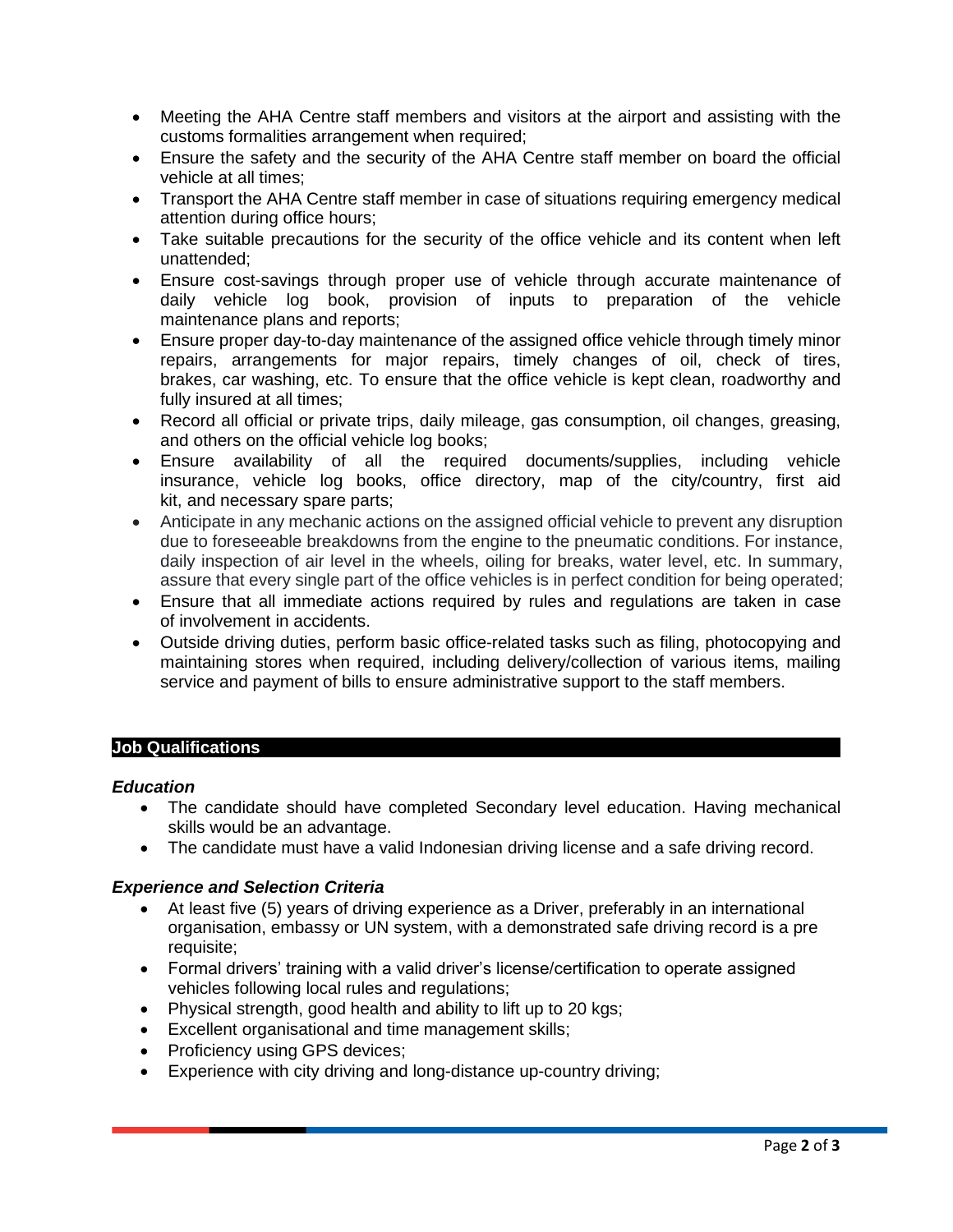- Excellent interpersonal skills and demonstrates a client-oriented approach, high sense of responsibility, courtesy, tact and the ability to work with people of different national and cultural backgrounds:
- Indonesian National and good verbal communication in English is an asset;
- Ability to work long hours and weekends;
- Committed team player with demonstrated interpersonal skills and ability to work effectively in a multi-cultural/disciplinary environment and able to produce high-quality work under pressure.

### **Competency Profile**

### **A. Core Competencies**

• **Planning and organising**

Ability to establish a coherent course of action to achieve goals, ability to translate plans into actions, organise work, monitor & review outcomes, and communicate the results clearly both orally and in writing.

- **Ability to work in a multi**‐**cultural setting and under pressure** Ability to interact effectively with people from different cultures, ability to multi-task and remain efficientand productive under pressure.
- **Communications and interpersonal skills** Ability to express thoughts clearly, accurately and succinctly in verbal and in writing to different audiences, and ability to relate well with others and to maintain relations with cordiality and diplomacy.
- **Flexibility and adaptability** Ability to respond positively to change and new organisational practices, structures, procedures and technology.
- **Personal credibility**

Have high regard for self-discipline, good attendance record, respect punctuality and set examples to others, show consistency in words and actions, has high integrity and is conscientious.

### **B. Technical Competency**

- Carry out his/her obligations expertly.
- Make smart decisions appropriate to scope of job.
- Collaborate within teams and across boundaries, acts cooperatively.
- Responds to the supervisor requests in a timely manner.
- Seeks opportunities to grow and further develop own capabilities.
- Use tact and diplomacy to deal with difficult cases, in conjunction with the Administration if need arises, until everything is settled on a timely basis, to help the office meet all relevant deadlines.